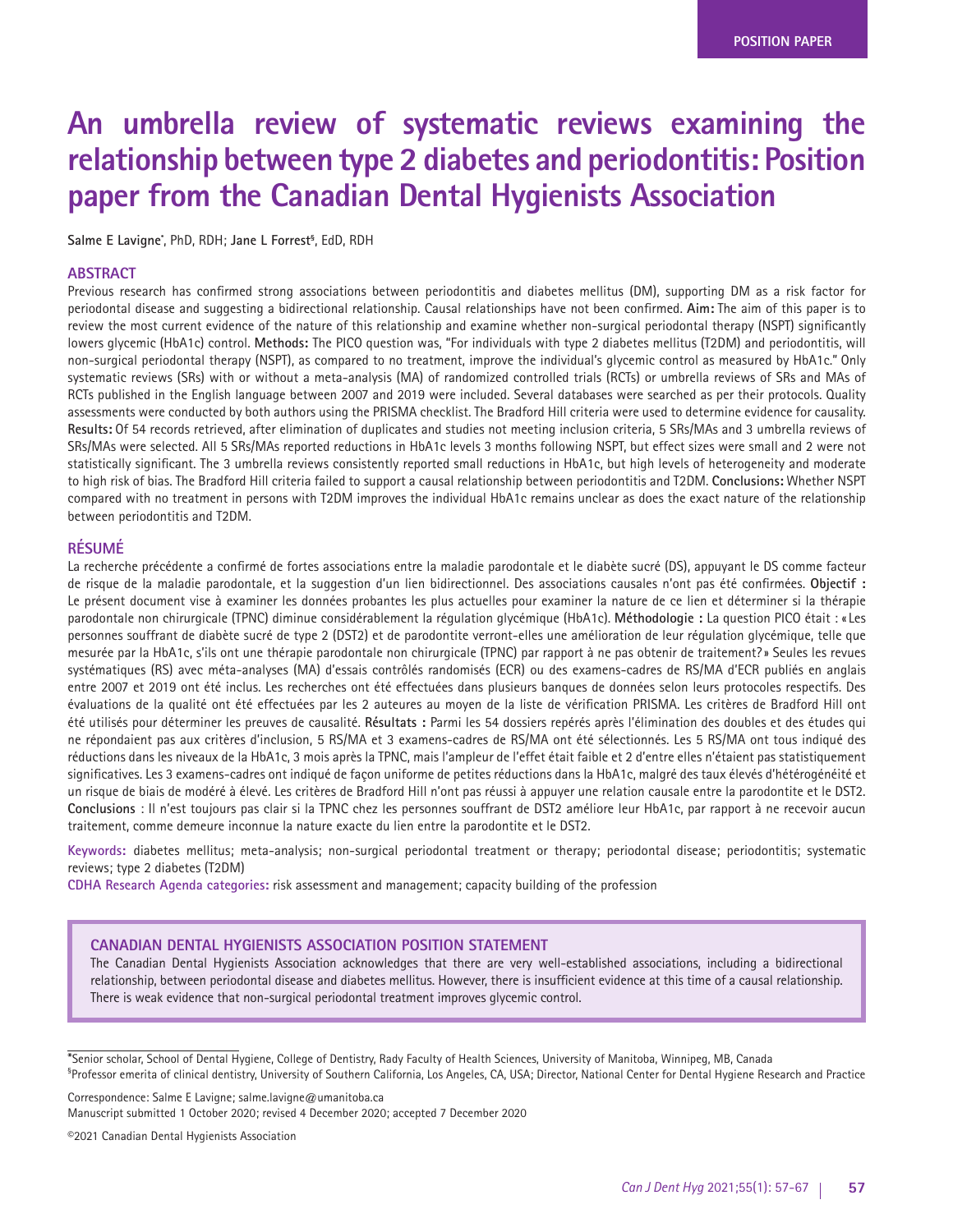## **INTRODUCTION**

Diabetes mellitus (DM) is a chronic disease affecting individuals of all ages. It is a serious condition characterized by hyperglycemia when poorly controlled and can lead to a series of complications including cardiovascular disease, renal failure, neuropathies, vision loss, and amputation of limbs.1,2 Type 2 diabetes mellitus (T2DM) is the most prevalent form, comprising 90% of cases, and is considered a metabolic disorder in which either the ability of the pancreas to produce enough insulin is impaired, or the body is unable to use the insulin produced. Type 1 diabetes, on the other hand, is classified as an autoimmune disease rather than a metabolic disorder, in which insulinproducing cells have been destroyed and the body is no longer able to produce insulin.<sup>1</sup> According to the most recent surveillance data published by the Public Health Agency of Canada (PHAC), approximately 3 million Canadians, 8.1% of the population, were living with diabetes in 2014.<sup>1</sup> This represents a 37.3% increase in prevalence over a 10 year period, placing a significant economic burden on the Canadian health care system. Also noteworthy is that the incidence of diabetes has been shown to increase with age.<sup>1</sup>

There has been a longstanding, well-established relationship between periodontal disease and diabetes. Diabetes is currently recognized as one of only 2 true risk factors for periodontal disease (along with smoking) and has been incorporated as part of the "grading" component of the new classification of periodontal diseases by the American Academy of Periodontology (AAP) and the European Federation of Periodontology (EFP).3,4 In addition to the evidence supporting diabetes as a risk factor for periodontal disease, there have been numerous reports of a bidirectional relationship between the 2 diseases, suggesting that periodontitis may be a complication of diabetes and have an adverse effect on glycemic control by raising blood glucose levels.<sup>5-8</sup> The relationship between periodontal disease and diabetes is complex as diabetes is a metabolic disorder that is interrelated with a cluster of conditions collectively referred to as metabolic syndrome. This syndrome includes excess body fat, particularly around the waist and abdomen, elevated levels of plasma glucose and triglycerides, as well as hypertension and reduced levels of high-density lipoproteins.<sup>6</sup> There is growing evidence that periodontitis may also be associated with obesity, thus potentially placing periodontal disease within the metabolic syndrome cluster.<sup>6</sup> It is difficult to establish if these inter-related associations are related to causality. Findings from an expert panel at the 2013 joint EFP/AAP workshop on "Periodontitis and Systemic Diseases" concluded that "reported associations do not imply causality and the establishment of causality would require new studies that fulfil the Bradford Hill or equivalent criteria."9

The Canadian Dental Hygienists Association (CDHA) last published a position paper on the relationship between

periodontal disease and diabetes in 2006,<sup>10</sup> making this update of the evidence long overdue. This current paper is the fourth in a series on oral–systemic linkages; the first 3 explored whether the evidence of previously established relationships between periodontal disease and cardiovascular disease, adverse pregnancy outcomes, and respiratory diseases, respectively, has evolved to one of causality.11-13 To establish the nature of the current relationship between diabetes and periodontal disease, this paper will once again analyse the highest levels of evidence available in the form of systematic reviews and meta-analyses of randomized controlled trials (RCTs) by applying the Bradford Hill criteria<sup>14</sup> for causation. A discussion of the difference between association and causality can be found in previous papers in this series.<sup>11-13</sup>

In applying the Bradford Hill criteria (Appendix A), the focus of the experimental evidence will be on whether the treatment of periodontitis has an actual impact on lowering the severity of type 2 diabetes (T2DM). The PICO question for this umbrella review specifies non-surgical periodontal therapy (NSPT) as the sole intervention, thereby excluding studies using other types of interventions such as NSPT combined with antibiotics or antimicrobials, or surgery. The reason for their exclusion is that a plethora of systematic reviews and meta-analyses have consistently reported no improvements in glycemic control with these adjunctive therapies either individually or in combination with NSPT.<sup>15-19</sup>

The aim of this position paper is to review and analyse the most current evidence available to determine the nature of the relationship between periodontal disease and diabetes and if NSPT consistently has a significant effect on glycemic control.

#### **METHODOLOGY**

The overarching PICO question explored in this series of position papers was customized in this paper for type 2 diabetes. "For individuals with type 2 diabetes mellitus (T2DM) and periodontitis (**Population**), will non-surgical periodontal therapy (NSPT) (**Intervention**), as compared to no treatment (**Comparison group**), improve the person's glycemic control as measured by HbA1c (**Outcome**)."

#### **Eligibility criteria**

Both authors independently searched the literature limiting the search to systematic reviews (SRs) with or without metaanalyses (MAs) of intervention studies using the inclusion and exclusion criteria identified in Table 1. SRs and MAs of observational studies were excluded, as were SRs and MAs published prior to 2007, which may have been included in CDHA's previous position paper on this subject.

# **Search strategy**

(a) Databases searched were PubMed, MEDLINE, EbscoHost, CINAHL, Scopus, Cochrane Registry of Systematic Reviews, and Clinical Trials Registry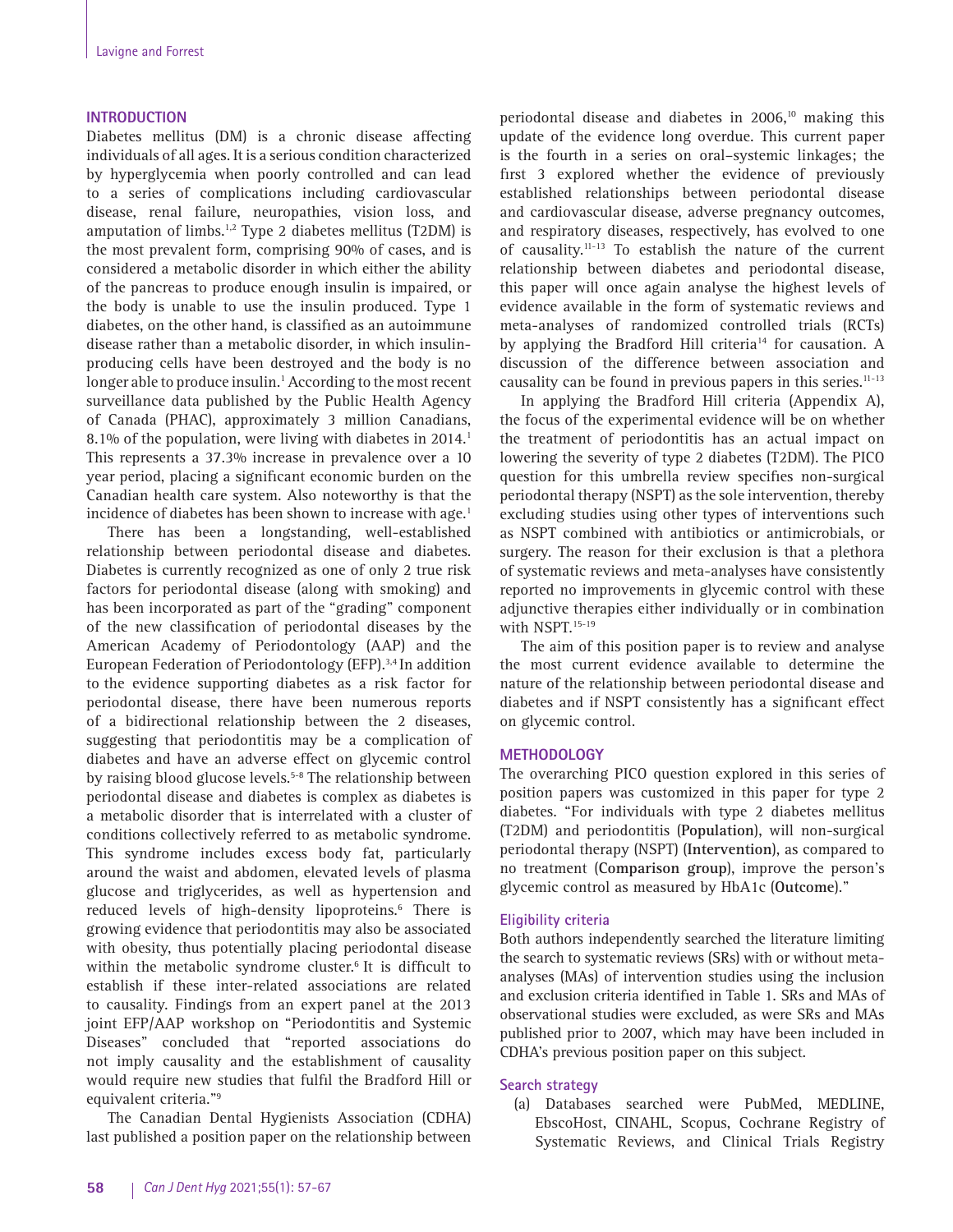| Table 1. Inclusion and exclusion criteria |  |  |
|-------------------------------------------|--|--|
|-------------------------------------------|--|--|

| Inclusion criteria                                                                                           | Exclusion criteria                                                                                                                                                                                                                                           |
|--------------------------------------------------------------------------------------------------------------|--------------------------------------------------------------------------------------------------------------------------------------------------------------------------------------------------------------------------------------------------------------|
| Published between 2007 and 2019                                                                              | Published before 2007                                                                                                                                                                                                                                        |
| English language                                                                                             | Languages other than English                                                                                                                                                                                                                                 |
| Systematic reviews (SRs) with or without meta-analyses (MAs) of RCTs,<br>umbrella reviews of SRs/MAs of RCTs | Abstracts, posters, conference proceedings, editorials or commentaries,<br>duplicate studies, narrative reviews, RCTs, observational studies/both cohort<br>and case-control and systematic reviews of observational studies and/or case-<br>control studies |
| Baseline and outcome measurement of HbA1c                                                                    |                                                                                                                                                                                                                                                              |
| Studies involving humans                                                                                     | Animal studies (in vivo, ex vivo) and in vitro studies                                                                                                                                                                                                       |

(clinicaltrials.gov). Additionally, bibliographies of retrieved articles were hand searched for further relevant systematic reviews and meta-analyses and added when appropriate.

- (b) Keywords used for each search were as follows: periodontal disease; periodontitis; non-surgical periodontal treatment or therapy; AND diabetes mellitus; type 2 diabetes (T2DM); AND systematic reviews; meta-analysis.
- (c) Multiple searches (limited to publications after 2007 and in the English language) were conducted according to the conventions of each particular database. Within the same database, multiple strategies were used. For example, searches within PubMed were as follows:
	- (periodontal disease OR periodontitis OR nonsurgical periodontal therapy OR NSPT) AND (diabetes mellitus or type 2 diabetes mellitus OR T2DM) AND (systematic reviews OR meta-analysis)
	- (periodontal disease OR periodontitis OR nonsurgical periodontal therapy OR NSPT) AND (diabetes mellitus or type 2 diabetes mellitus OR T2DM). This search was then limited by applying the filter "Article Type," which provides check-off boxes including one for systematic review and another for meta-analysis.

## **Study selection**

Both authors independently screened the titles and abstracts of all articles retrieved by the search using the inclusion criteria and then discussed their choices to reach consensus regarding their suitability for full-text reading. Both authors independently reviewed the selected full-text articles and reached consensus on their inclusion or exclusion.

#### **Quality assessment**

The methodological quality of the selected SRs and MAs was assessed blindly by both authors using the PRISMA (Preferred Reporting Items for Systematic Reviews and Meta-Analyses) checklist tool.<sup>20</sup> Scores of the 2 authors were compared and discussed where inconsistencies occurred to reach consensus. Umbrella reviews were not assessed by PRISMA since not all categories applied.

# **Data extracted**

Information was extracted from each selected SR and MA, compiled, and presented in table format: year published; number of RCTs included; country of origin; methods used for assessing risk of bias; heterogeneity; outcomes measured; and conclusions of the findings.

## **RESULTS**

A total of 54 records were retrieved from database searches and a review of references within publications identified. After eliminating duplicates, critical appraisals of studies, and articles that did not meet the inclusion criteria, 8 studies<sup>15,19,21-26</sup> remained eligible for review, 5 of which included MAs<sup>15,19,21-23</sup> and 3 of which were umbrella reviews of MAs.24-26 A flow diagram (Figure 1) illustrates the selection process, and Appendix B reports the reasons for eliminating full-text articles that did not meet the inclusion criteria. Characteristics and results of the quality appraisal of the 5 included SRs/MAs and 3 umbrella reviews are shown in Table 2. Based on the PRISMA checklist's 27 items, scores ranged from 23 to 26 for the SRs/MAs thus classifying them as high quality. Agreement between the 2 independent evaluators was close to 100% with only 2 scores being off by 1 point. Four (4) of the five (5) SRs/ MAs reported high levels of heterogeneity in their included studies and all reported moderate to high risks of bias. All SRs/MAs reported reductions in HbA1c levels following NSPT at 3 months, although effect sizes were small and 2 of the 5 were not statistically significant. <sup>21,22</sup> The 3 umbrella reviews were consistent in findings of high levels of heterogeneity and moderate to high risk of bias reported by the included systematic review authors. All results were similar in that mean differences in HbA1c levels were small and, in some cases, not statistically significant at 3 months following NSPT. The 5 SRs/MAs included in our umbrella review were also included in the Botero umbrella review<sup>24</sup>: PRISMA scores were almost identical in the 2 reviews.

## **DISCUSSION**

The purpose of this position paper is to review and analyse the most current evidence available to determine the nature of the relationship between periodontal disease and diabetes. Although a plethora of evidence confirms that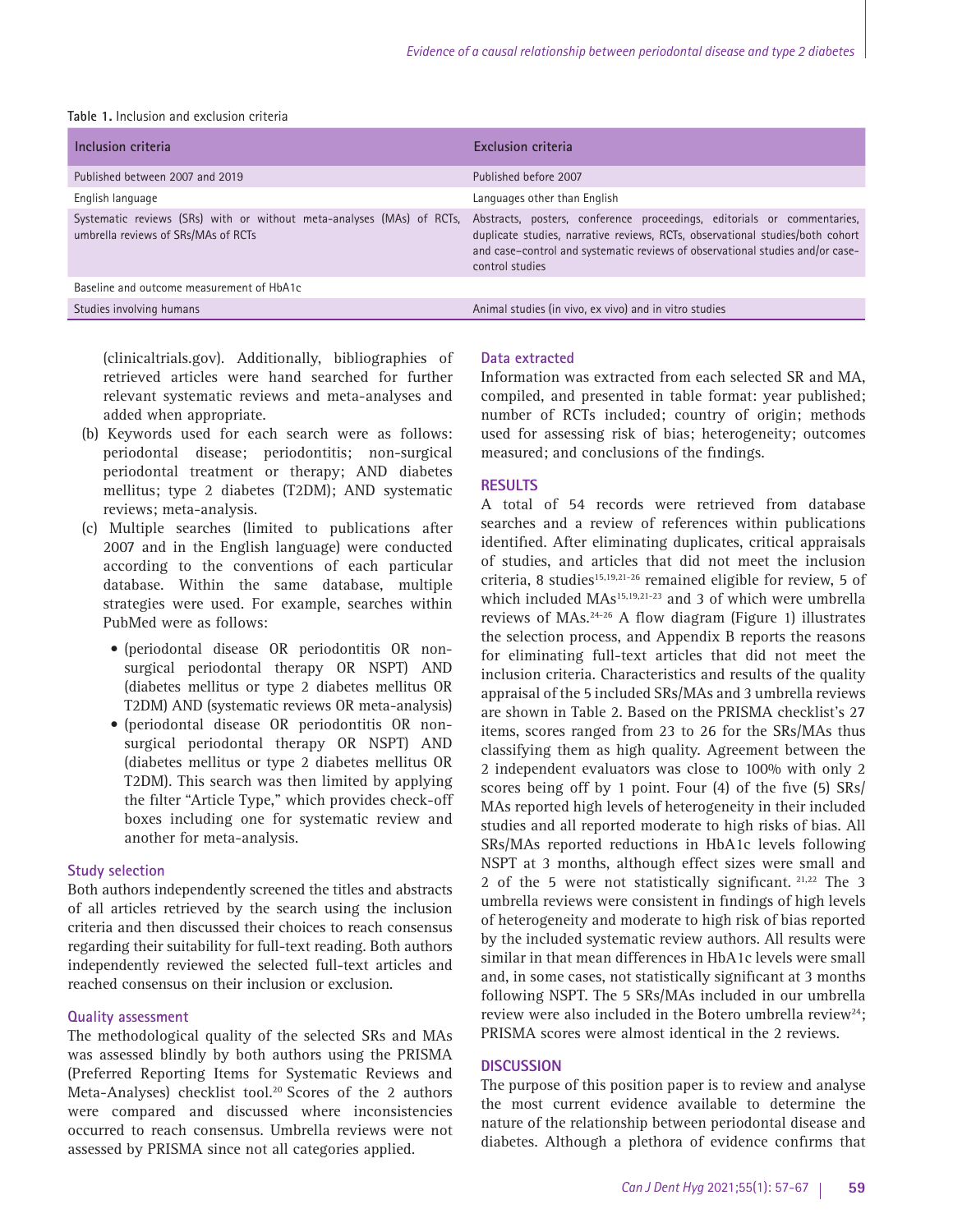

**Figure 1.** Diabetes search flow diagram

periodontal disease and diabetes mellitus are independently associated,<sup>27</sup> whether this relationship is due to common risk factors or to a causal link is unknown.28,29 A bidirectional relationship has been well established for over 20 years.<sup>7</sup> Indeed, it has been shown that individuals with diabetes who have periodontitis have poorer glycemic control than those without periodontitis. Also, individuals with diabetes are more susceptible to developing periodontitis, thus it has been determined a risk factor for periodontitis.

One possible explanation for this association is that diabetes may directly influence the oral microbiome, resulting in a state of dysbiosis.2,29 However, the explanation most studied involves the inflammatory pathway.<sup>28,30</sup> Inflammatory markers have been shown repeatedly to be elevated in the presence of these 2 comorbidities.<sup>28</sup> Studies have suggested that periodontal therapy can have a positive effect on glycated hemoglobin levels in the blood (HbA1c) by reducing the periodontal inflammatory load.

Results from these studies are inconclusive for several reasons that became evident during the search process for this position paper. Search criteria were restricted to only those systematic reviews that evaluated RCTs in which the primary intervention was NSPT and HbA1c was the primary outcome. Most retrieved studies had a mixture of interventions and outcome measures that were not considered separately in their meta-analyses, making it impossible to determine the effect of NSPT on HbA1c alone, thus they were not included in this review. Some of the SRs and MAs that were selected for inclusion did, however, have antibiotics as an intervention, but the authors had conducted separate MAs reporting results for NSPT separately.

Findings from the 5 SRs/MAs were relatively consistent in that they all found improvements, albeit small, in HbA1c levels up to 3 months following NSPT. Average mean reductions in HbA1c percentages over the 5 SR/MAs was 0.37, ranging from 0.26 to 0.65. Two of the SRs/MAs reported 6-month outcomes but neither had significant changes in glycated hemoglobin levels.15,19 This finding was also described by the authors of the 3 umbrella reviews.<sup>24,25,26</sup> From a clinical perspective, this finding provides strong evidence in support of 3-month periodontal maintenance appointments for those with diabetes, yet none of the review authors made mention of this.

Despite the small effect sizes reported in these studies, the authors discussed the potential clinical significance of these small changes, indicating that they may still be of benefit to the patient. Li et al.<sup>22</sup> pointed out that Lakschevitz and colleagues $31$  reported that a 1% reduction in HbA1c levels means a potential 35% decrease in diabetic complications. Furthermore, the same authors estimated a 0.2% reduction in A1c values could decrease mortality by 10%. If this is the case, then it seems that even small reductions could have a positive impact on the health of the patient.

Li et al. $22$  raised a very significant issue, that of the difference in results between studies with small numbers of participants and those with large numbers of participants. They conducted 3 separate MAs comparing the results from 6 studies with small sample sizes ( $N < 80$ ) with those from 4 large sample studies  $(N > 80)$  and then finally the pooled results from both small and large studies. The results were interesting as the small sample studies had –0.46% mean reduction in HbA1c, which was statistically significant, while the large sample studies had only –0.01% reduction in HbA1c, which was non-significant. Surprisingly, when both small and large studies were combined, there was an overall mean reduction of –0.27%, which was statistically significant despite the total "n" for the large studies being 3 times the total "n" for the small studies, suggesting that these results may not reflect actual outcomes. The authors suggested that smaller samples have larger variance and thus could be more likely to overestimate the effect sizes compared with larger trials. This certainly supports the necessity for larger scale clinical trials.

Interestingly, the largest of the RCTs included in the Li et al.<sup>22</sup> SR/MA was a US National Institute of Dental and Craniofacial Research (NIDCR)-supported study with a total of 514 participants (257 in each study arm) that was expected to be a landmark study providing more definitive results than the smaller sample studies. $32,33$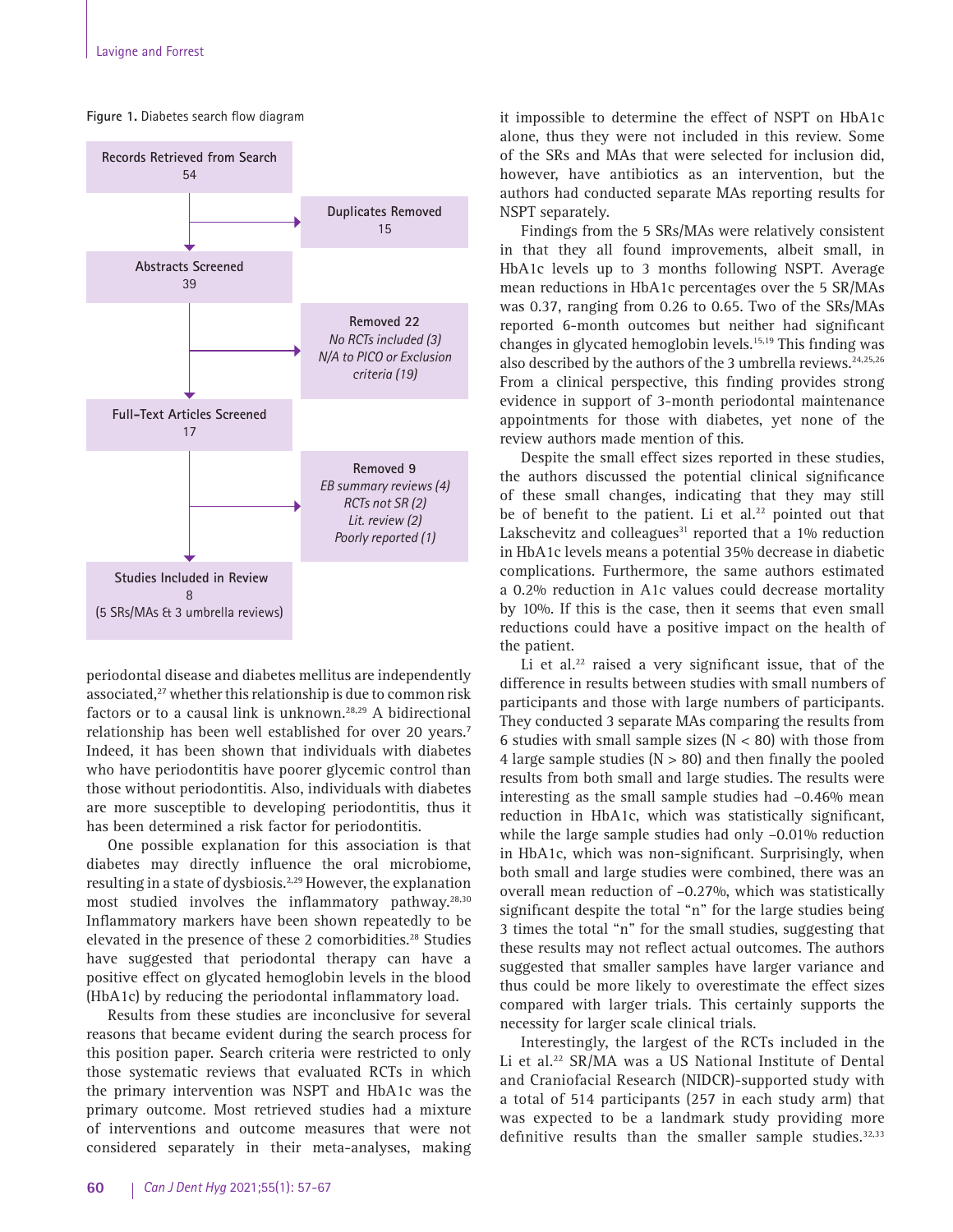|                | Author, year,<br>and country                            |                    | Study type No. & type<br>of studies                                              | <b>Outcomes</b><br>measured | Risk of bias<br>measure                                                                                                                       | Heterogeneity             | Prisma<br>score | <b>Conclusions</b>                                                                                                                                                                                                                                                                                                                                                                                                                                                          |
|----------------|---------------------------------------------------------|--------------------|----------------------------------------------------------------------------------|-----------------------------|-----------------------------------------------------------------------------------------------------------------------------------------------|---------------------------|-----------------|-----------------------------------------------------------------------------------------------------------------------------------------------------------------------------------------------------------------------------------------------------------------------------------------------------------------------------------------------------------------------------------------------------------------------------------------------------------------------------|
| $\mathbf{1}$   | Corbella S<br>et al. <sup>19</sup> 2013<br>(Italy)      | SR/MA              | 15 total RCTs<br>Only 8 NSPT<br>vs no tx<br>control<br>Study range:<br>2001-2012 | HbA1c<br><b>FPG</b>         | Cochrane<br>Handbook<br>Risk of bias:<br>High $(3)$<br>Low $(5)$                                                                              | Signif. $I^2 = 50\%$      | 24/27           | Baseline to 3 mos. HbA1c mean diff.<br>$(-0.38\%) p = 0.01$<br>Mean diff. at 6 mos.<br>$(-0.31\%) p = 0.15$<br>Authors' conclusion:<br>NSPT might be effective in metabolic control<br>but significance is questionable & needs further<br>investigation.                                                                                                                                                                                                                   |
| 2              | Jain A et al. <sup>21</sup><br>2019 (India)             | SR/MA              | 6 RCTs<br>NSPT vs no tx<br>control<br>Study range:<br>2011-2014                  | HbA1c                       | Cochrane<br>Handbook<br>Risk of bias:<br>High for<br>detection &<br>performance<br>Unclear for<br>selection bias                              | Signif. $I^2 = 84%$       | 24/27           | Baseline to 3 mos.<br>HbA1c mean diff.<br>(-0.26) but not statistically significant<br>Authors' conclusion:<br>NSPT showed a modest trend in reducing HbA1c<br>and should be included as part of the medical<br>regime for patients with diabetes.                                                                                                                                                                                                                          |
| 3              | Li Q, et al. <sup>22</sup><br>2015 (China)              | <b>MA</b>          | 9 RCTs<br>Study range:<br>2005(1)<br>2008(1)<br>2012-2014                        | HbA1c                       | Cochrane<br>Handbook<br>Risk of bias:<br>High $(3)$<br>Low(6)                                                                                 | Moderate<br>$I^2 = 41.7b$ | 23/27           | Baseline to 3 mos.<br>HbA1c mean diff. (pooled)<br>$(-0.27\%) p = 0.0007$<br>HbA1c mean diff.<br>(large studies only)<br>$(-0.014\%) p = 0.87$<br>Authors' conclusion:<br>The moderate reduction in HbA1c after NSPT is<br>consistent with previous SRs, however more large<br>scale and higher quality studies are required.                                                                                                                                               |
| $\overline{4}$ | Sqolastra FG<br>et al. <sup>23</sup> 2013<br>(Italy)    | MA                 | 5 RCTs<br>Study range:<br>2005-2008<br>(2)<br>2012(3)                            | HbA1c                       | Consort<br>Risk of bias:<br>High(3)<br>Low $(2)$                                                                                              | None<br>$I^2 = 0\%$       | 25/27           | Baseline to 3 mos.<br>HbA1c mean diff. 0.65% ( $p = 00001$ )<br>Authors' conclusion:<br>Results seem to support improvements in glycemic<br>control, however future studies needed to confirm<br>results.                                                                                                                                                                                                                                                                   |
| 5              | Simpson TC et<br>al. <sup>15</sup> 2015<br>(UK)         | Cochrane<br>SR/MA  | 35 RCTs<br>(14 studies<br>NSPT vs no<br>tx)                                      | HbA1c                       | Cochrane<br>Handbook<br>& Evidence<br>Grade<br>Risk of bias:<br>High (29)<br>Low(2)<br>Unclear (4)<br><b>GRADE Low</b>                        | Moderate<br>$I^2 = 53\%$  | 26/27           | MAs for 14 studies (HbA1c after NSPT vs no tx)<br>Largest # of participants (1499) compared to the<br>other 4 reviews.<br>Baseline to 3 mos. HbA1c mean diff. -0.29%<br>$(p = 0.003)$<br>Baseline to 6 mos. HbA1c mean diff. 0.02%<br>Note:<br>2 subgroups (SRP $[8]$ and SRP + antimicrobials $[7]$ )<br>No significant diff. between groups ( $p = 0.25$ )<br>Authors' conclusion:<br>Low-quality evidence that SRP improves glycemic<br>control in people with diabetes. |
| 6              | Botero JE et<br>al. <sup>24</sup><br>2016<br>(Colombia) | Umbrella<br>review | 13 SR/MAs                                                                        | HbA1c                       | PRISMA &<br>AMSTAR<br>high quality<br>(8)<br>moderate<br>quality (5)<br>Risk of bias:<br>High or<br>unclear for the<br>majority of<br>studies | High (Range 0%<br>to 89%) | N/A             | Range in reduction of HbA1c for all studies was<br>$(0.23 \text{ to } 1.03)$<br>Authors' conclusion: Highly heterogenous studies<br>with small sample sizes suggest NSPT could help<br>improve glycemic control at 3 mos.                                                                                                                                                                                                                                                   |
| 7              | Faggion CM<br>et al. $25$<br>2016<br>(Germany)          | Umbrella<br>review | 11 SR/MAs                                                                        | HbA1c                       | AMSTAR &<br>00AQ<br>Moderate<br>quality (score<br>range 5 to 9)                                                                               | High                      | N/A             | Mean reduction of HbA1c for all studies was 0.47<br>(range 0.24 to 1.03)<br>Authors' conclusion:<br>Findings do not support that NSPT improves<br>glycemic control                                                                                                                                                                                                                                                                                                          |
| 8              | Hasuike A et<br>al. <sup>26</sup><br>2017 (Japan)       | Umbrella<br>review | 13 MAs<br>within 9 SRs                                                           | HbA1c                       | AMSTAR<br>Not high<br>quality                                                                                                                 | High<br>$I^2$ > 40%       | N/A             | Range in reduction of HbA1c for all studies was<br>$(-0.93 \text{ to } 0.13)$<br>Authors' conclusion:<br>Significant diff. but effect size small & studies not<br>of high quality.                                                                                                                                                                                                                                                                                          |

**Table 2.** Characteristics of included studies and their quality appraisal results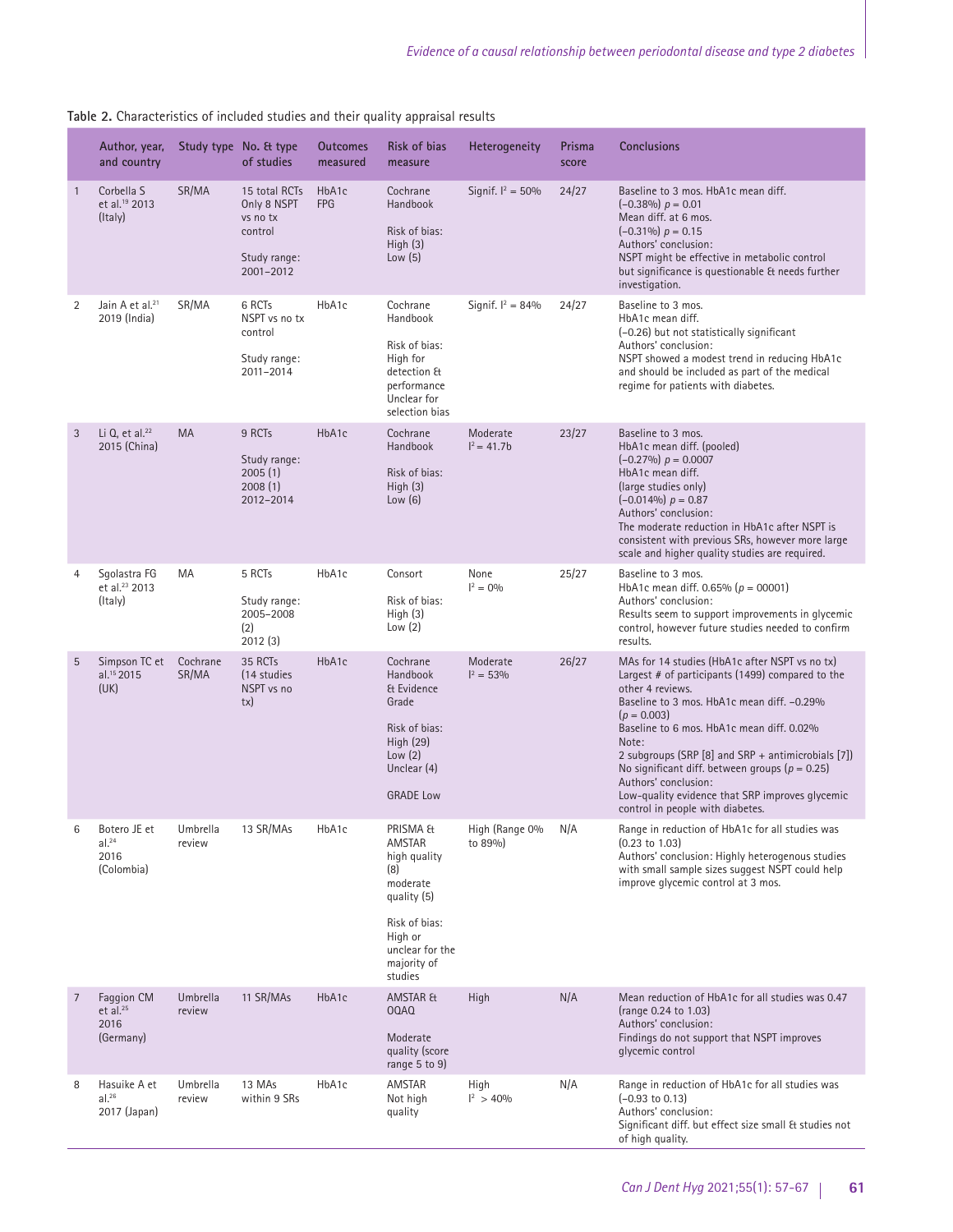Results of this multicentre RCT by Engebretson and colleagues were controversial as the HbA1c values actually increased in the intervention group by 0.17% at 6 months with no significant differences with the control group.32 The authors concluded NSPT did not improve glycemic control in individuals with  $DM,^{32}$ leading researchers to believe that perhaps this is the case. This study would have had a large impact on Li et al.'s<sup>22</sup> subgroup MA comparing the smaller and larger sampled studies. However, in a follow-up critical review of the Engebretson et al.<sup>32</sup> study, Borgnakke along with multiple other experts in the field, $33$  published a critical review reporting some serious concerns with this study. They presented a very thorough critique of their findings, reporting 3 major methodological flaws: 1) noncompliance with the study's eligibility criteria related to baseline HbA1c values, finding that over 60% of both test and control groups at baseline had HbA1c levels below 8.0% placing these participants closer to the margin of good glycemic control at the beginning of the study; 2) periodontal treatment received by the participants in the intervention group failed to reach acceptable standards, thus increasing the likelihood of inaccurate results; and 3) the level of obesity in the treatment group was high (mean BMI 34.7  $[\pm 7.5]$  kg/m<sup>2</sup>), which would have affected the anti-inflammatory outcome of the periodontal treatment.33 The major concern expressed by the authors of this critical review was that the findings of this study have been taken out of context and considered to "prove" there is no effect of NSPT on HbA1c.<sup>33</sup> They strongly stress "this is an unsafe and incorrect conclusion and dangerously misleading to the profession, the public, and other stakeholders, such as policy makers, health plan managers, and insurance companies."33

Although the overall results of this umbrella review showed significant reductions in HbA1c, ranging on average from 0.26% to 0.65% at 3 months, the small effect sizes were disappointing. Poor quality studies with small sample sizes, mixed interventions with mixed populations, high risk of bias, and heterogeneity most likely affected the results of the studies analysed. Perhaps another explanation for these results could be that NSPT is designed to lower inflammation in the mouth. Although it may have a small impact on the overall glycemic control of the client with diabetes, there are several other factors that may have a much stronger influence in lowering glycated hemoglobin values. Factors such as diet, BMI, smoking, and the impact of medications were not included in these studies nor were they controlled for. Table 3 provides a summary of these shortcomings. In a recent consensus report of the joint workshop on periodontal diseases and diabetes by the International Diabetes Federation and the European Federation of Periodontology,<sup>27</sup> it was suggested that the magnitude of the short-term reductions in HbA1c over a 3-month period following NSPT would be comparable to **Table 3.** Summary of issues identified by authors of systematic reviews of RCTs

- 1. Inconsistency with defining periodontal disease status (i.e., severity) of study participants.
- 2. Inclusion of both type 1 & type 2 diabetes patients in pooled results.
- 3. No distinction made between "controlled and uncontrolled diabetics."
- 4. Robustness affected by high heterogeneity of studies.
- 5. Majority of studies had high risk of bias.
- 6. Combination of treatment regimens and failure to separate results.
- 7. Different population groups where risk factors could play a role.
- 8. Quality of studies (methodological shortcomings) and reporting.
- 9. Discrepancies in baseline HbA1c make comparisons difficult.
- 10. Small study sizes. Results not generalizable.
- 11. Combining small and large sample data may skew the overall results.
- 12. More consistent use of CONSORT in the RCTs would improve the quality of the studies.
- 13. Other factors affecting glycemic control not controlled for in studies (i.e., diet, BMI, medications, smoking, etc.)

adding a second diabetic medication. If this is the case, then perhaps even these small effect sizes can be meaningful.

Using the Bradford Hill criteria for causation to determine whether a causal relationship exists between periodontitis and diabetes, it is clear that several criteria have not yet been satisfied. In examining the "strength of association," low to moderate evidence was presented in all 5 SRs/MAs and 3 umbrella reviews that NSPT could have a positive effect on glycemic control by lowering HbA1c values, albeit very small, over a 3-month period. However, no evidence was found to support sustainability of the reduction at 6 months. Furthermore, smaller sample size studies tended to demonstrate some positive effects (although not all statistically significant) in lowering HbA1c while those with larger study populations did not produce significant results. Several authors, including those of 2 of the 3 umbrella reviews, indicated studies were generally of poor quality. "Consistency" has not been met as there were inconsistencies in findings particularly between small and large sample size studies. Similarly, the criterion of "specificity," which requires that a factor influences a specific outcome, and that the more specific an association between a factor and an effect, the greater the probability that it is causal, was not demonstrated. While this was the case in the small sample size studies, it was not so with the large study population studies, but those studies may have had methodological flaws.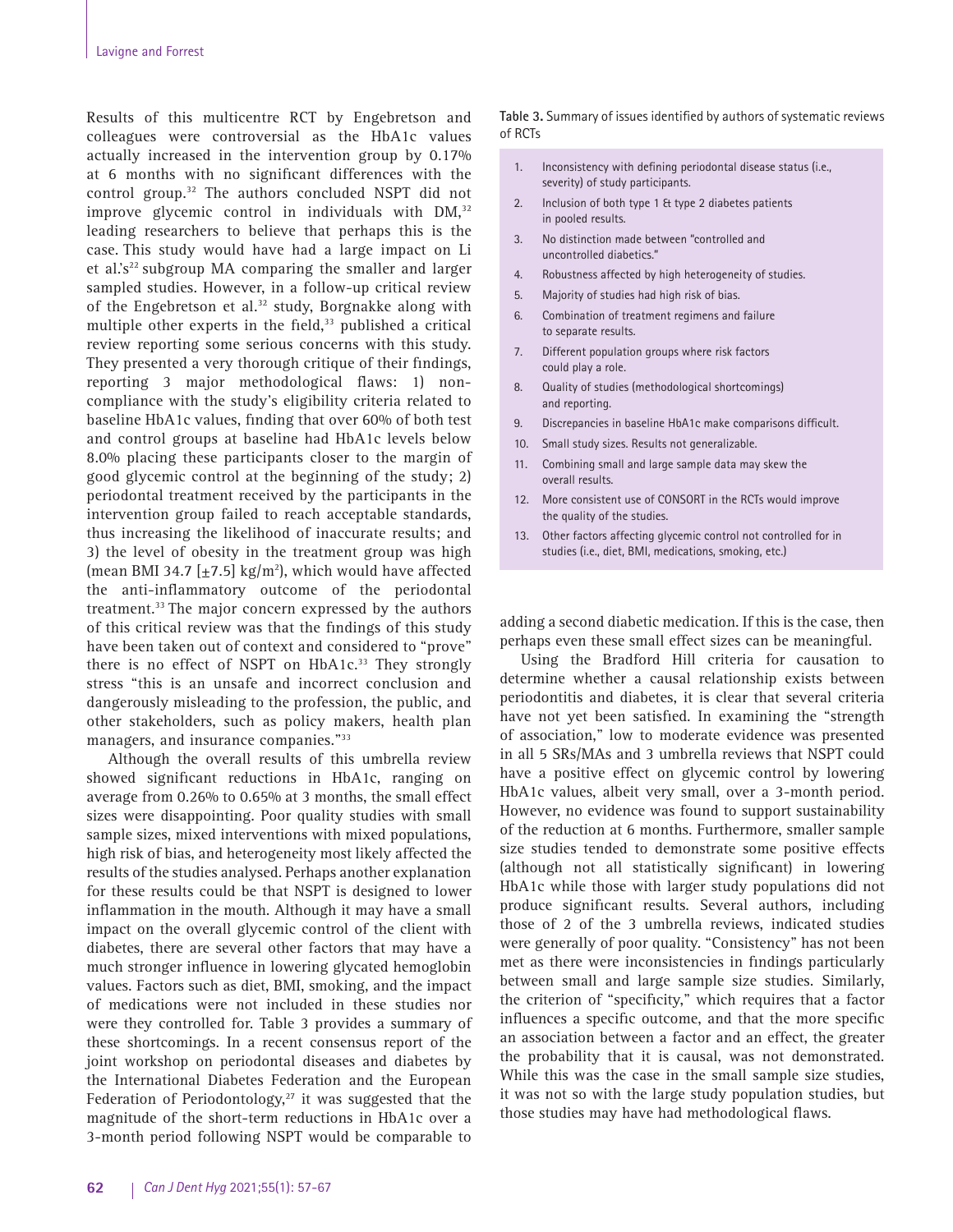The criterion of *"*temporality," which requires that the disease (periodontitis) precede the outcome (diabetes), has not been established, definitely weakening the causeand-effect hypothesis. Some amount of temporality was established, however, by sustaining improvements in glycemic control over a period of 3 months, but those improvements were small and, in some cases, not statistically significant. Studies included in this review have not demonstrated a "dose–response" outcome when comparing results with various magnitudes of periodontitis, showing that those with more severe periodontal disease would be at greater risk for diabetes. However, studies have shown the reverse, where those with more uncontrolled HbA1c have a higher risk for periodontitis.<sup>34</sup>

The criterion of "biological plausibility" has been met, as numerous prior studies including animal studies have supported the concept that hyperglycemic conditions such as diabetes induce advanced glycation end products (AGEs) in the periodontal tissues. Numerous studies have provided strong evidence that glycemic control is worsened in the presence of periodontitis. In addition, diabetic complications have been shown to be more severe in patients with periodontitis than those without periodontitis.28 The criterion of "coherence" also has been previously met as numerous biological and human studies have well established that a relationship exists between periodontal disease and diabetes.

Although numerous "experiments" (RCTs) to determine if periodontal therapy can play a role in improving glycemic control have been conducted and evaluated in these 5 wellconducted SRs/MAs and 3 umbrella reviews, results have been mixed. Several smaller studies have shown reductions in HbA1c following NSPT, but their clinical significance is unclear, particularly when some larger studies have shown no effect. "Analogy," although the weakest criterion, was not explored in this review. Thus, of the 9 criteria, only 2 (biological plausibility and coherence) can be said to have been fulfilled. Table 4 summarizes these results.

Based on this analysis, it is concluded that there is not sufficient evidence to support a causal relationship between periodontal disease and diabetes.

| Table 4. Bradford Hill criteria results |  |
|-----------------------------------------|--|
|-----------------------------------------|--|

| <b>Bradford Hill criterion</b> | Met | Partially met | Not met |
|--------------------------------|-----|---------------|---------|
| Strength of association        |     |               | X       |
| Consistency                    |     |               | X       |
| Specificity                    |     |               | X       |
| Temporality                    |     | X             | X       |
| Dose-response                  |     |               | X       |
| Biological plausibility        | X   |               |         |
| Coherence                      | X   |               |         |
| Experiment                     |     | X             | X       |
| Analogy                        | N/A | N/A           | N/A     |

#### **CONCLUSION**

Based on findings from the analysis of the 5 SRs/MAs as well as the 3 umbrella reviews investigated, the answer to the PICO question "For individuals with type 2 diabetes mellitus and periodontitis, will non-surgical periodontal therapy (NSPT), as compared to no treatment, improve the person's glycemic control as measured by HbA1c?" is "**unclear.**" Current evidence is inconsistent in that larger multicentre clinical trials have not shown significant reductions in HbA1c, while several smaller RCTs have reported small reductions in HbA1c following NSPT. Additionally, results from these smaller studies have not all been statistically significant. Furthermore, both the SRs/MAs and umbrella reviews reported high levels of heterogeneity and risk of bias, thus classifying them as low-quality studies. All authors have recommended that larger scale, better designed clinical trials be conducted to address the numerous shortcomings described in this review. Ultimately, it is important to recognize that the intent of performing NSPT is not to cure diabetes or to improve HbA1c levels, but rather to improve periodontal health. Thus, some of the positive results found in the smaller studies could be spurious at best.

Although a causal relationship has not been established by this umbrella review, the association between periodontal disease and diabetes is strong. The existence of a 2-way street has clearly been demonstrated in past studies, and diabetes is certainly considered a risk factor for periodontitis. The best explanation for the comorbidity of periodontitis and diabetes appears to be through the inflammatory pathway.28,30 Given that diabetes is now a part of the new classification of periodontal diseases and has an impact on the clinician's determination of a case definition, it will be important to closely monitor the patient's HbA1c levels and ensure that NSPT is delivered on a consistent basis for those whose A1c levels are greater than 7. The one take-away from the results of this current investigation is that periodontal maintenance must occur at intervals no greater than 3 months since there were no significant effects on glycemic control at 6 months. With the growing prevalence of type 2 diabetes over the past 10 years, now affecting over 8% of Canadians, the implications for Canada's health care system of not providing consistent NSPT to this population are clear. Dental hygienists can play a pivotal role in reducing significant health care costs by screening their clients, identifying those who may potentially have diabetes unknowingly, providing NSPT to reduce the inflammatory load, and ensuring these clients receive the necessary education and health promotion information to potentially reduce the serious effects of these comorbidities.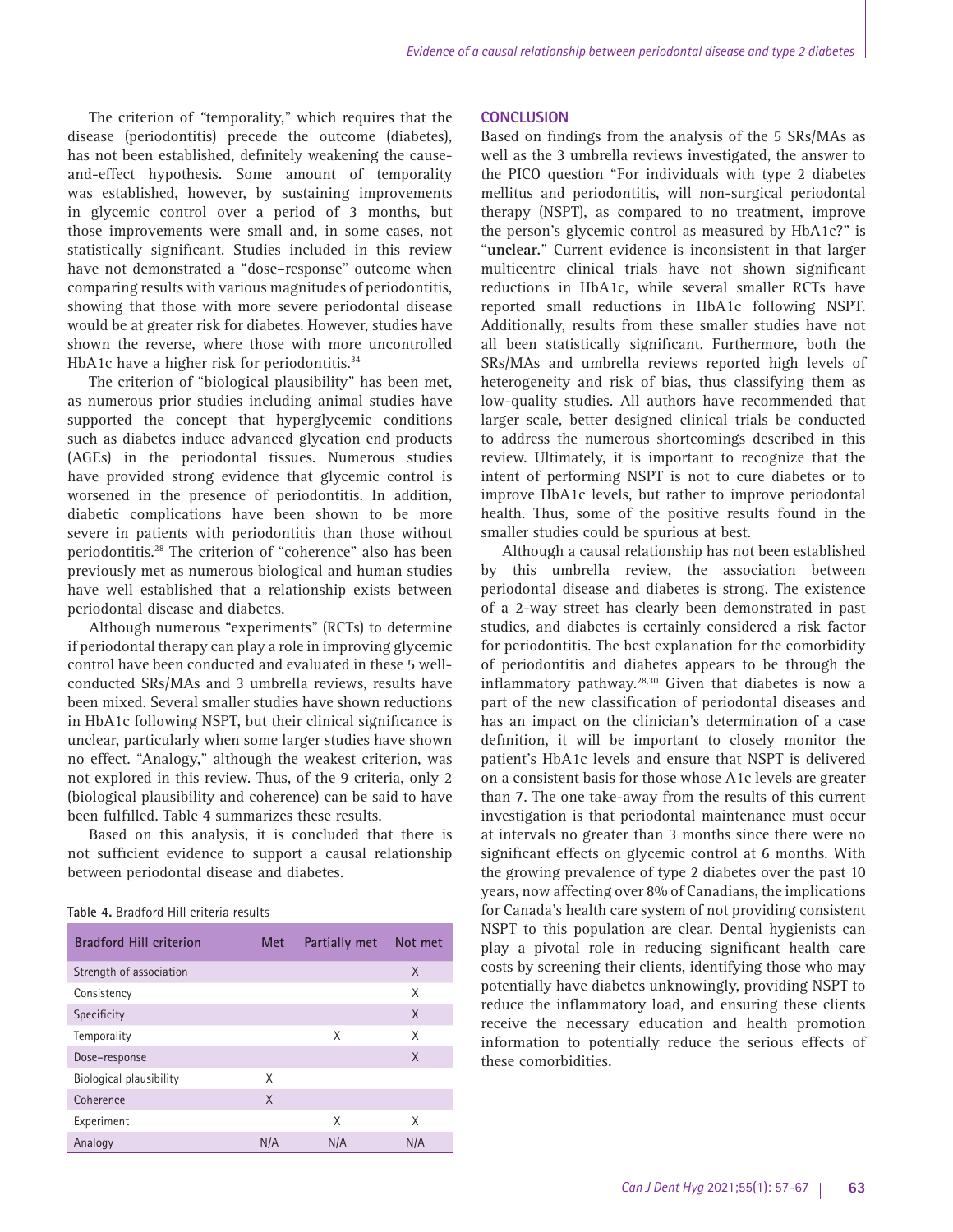### **ACKNOWLEDGEMENTS**

This position paper was funded by the Canadian Dental Hygienists Association. Both authors received an honorarium for this work. We wish to thank the CDHA steering committee for their valuable input and guidance throughout the development of this paper.

### **CONFLICTS OF INTEREST**

The authors have declared no conflicts of interest.

# **APPENDIX A: THE BRADFORD HILL CRITERIA FOR CAUSALITY**

| Criteria                               | Meaning                                                                                                                                                                                                                                                                                                                                                                                                                                                                                                                                                       |
|----------------------------------------|---------------------------------------------------------------------------------------------------------------------------------------------------------------------------------------------------------------------------------------------------------------------------------------------------------------------------------------------------------------------------------------------------------------------------------------------------------------------------------------------------------------------------------------------------------------|
| Strength of<br>association             | A strong association is more likely to have a causal component than is a modest association. Strength of the association is determined<br>by the types of existing studies. The highest level studies from the evidence pyramid would represent the strongest associations (i.e., RCTs<br>and systematic reviews with meta-analyses) Results from these studies must demonstrate an odds ratio or relative risk of at least 2.0 or<br>above in order to be meaningful. Anything between 1 and 2 is weak while $>2$ is moderate and $>4$ is considered strong. |
| Consistency                            | A relationship is repeatedly observed in all available studies.                                                                                                                                                                                                                                                                                                                                                                                                                                                                                               |
| Specificity                            | A factor influences specifically a particular outcome or population. The more specific an association between a factor and an effect, the<br>greater the probability that it is causal.                                                                                                                                                                                                                                                                                                                                                                       |
| Temporality                            | The cause must precede the outcome it is assumed to affect (e.g., smoking before the appearance of lung cancer). Outcome measured<br>over time (longitudinal study).                                                                                                                                                                                                                                                                                                                                                                                          |
| Biological gradient<br>(dose-response) | The outcome increases monotonically with increasing dose of exposure or according to a function predicted by a substantive theory (e.g.,<br>the more cigarettes one smokes, the greater the chance of the cancer occurring).                                                                                                                                                                                                                                                                                                                                  |
| Plausibility                           | The observed association can be plausibly explained by substantive matter (i.e., biologically possible).                                                                                                                                                                                                                                                                                                                                                                                                                                                      |
| Coherence                              | A causal conclusion should not fundamentally contradict present substantive knowledge. (Studies must not contradict each other.)                                                                                                                                                                                                                                                                                                                                                                                                                              |
| Experiment                             | Causation is more likely if evidence is based on randomized experiments or a systematic review of randomized experiments. However,<br>these RCTs may not be ethically possible and thus prospective rather than experimental studies, such as cohort studies, may be the<br>highest level of evidence available.                                                                                                                                                                                                                                              |
| Analogy                                | For analogous exposures & outcomes an effect has already been shown (e.g., effects first demonstrated on animals or an effect<br>previously occurring on humans such as the effects of thalidomide on a fetus during pregnancy).<br>المستوقف والمنافس والمستحيل والمستحقق والمستحيل والمستحدث والمستحدث والمستحدث والمستحدث والمستحدث والمستحدث والمستحدث                                                                                                                                                                                                     |

*Source***:** Lavigne SE. From Evidence to Causality: How Do We Determine Causality? [Online course]. 2018. Available from: www.dentalcare.com/en-us/professionaleducation/ce-courses/ce530

# **APPENDIX B: EXCLUDED STUDIES AND REASONS FOR EXCLUSION**

|                | Author                      | Year | Study type                   | Reason for exclusion                                              |
|----------------|-----------------------------|------|------------------------------|-------------------------------------------------------------------|
| 1              | Abariga SA <sup>35</sup>    | 2016 | SR of observational studies  | RCTs not included                                                 |
| 2              | Borell LN <sup>36</sup>     | 2011 | Critical summary             | Summary, not an actual study                                      |
| 3              | Borgnakke WS <sup>2</sup>   | 2013 | SR of observational studies  | RCTs not included                                                 |
| 4              | Boyd L <sup>37</sup>        | 2012 | Literature review            | Not a SR or MA                                                    |
| 5              | Cao $R^{38}$                | 2019 | SR, network MA               | Network study and included antibiotics                            |
| 6              | Darré L <sup>39</sup>       | 2008 | MA of interventional studies | Mixture of controlled and non-controlled studies and were too old |
| $\overline{7}$ | Engebretson S <sup>16</sup> | 2013 | SR/MA                        | Included a mixture of treatment modalities not just NSPT          |
| 8              | Grellmann AP <sup>40</sup>  | 2016 | MA                           | Adjuvant antimicrobials main focus                                |
| 9              | Hsu Y-T <sup>41</sup>       | 2019 | SR of cohort studies         | RCTs not included and outcome measure not HbA1c                   |
| 10             | Janket S-J <sup>42</sup>    | 2014 | Critical summary             | Summary, not an actual study                                      |
| 11             | Liccardo $D43$              | 2019 | Literature review            | Not a SR or MA                                                    |
| 12             | Liew AKC <sup>44</sup>      | 2013 | MA                           | Included mixed interventions/ antimicrobials                      |
| 13             | Lima RPE <sup>45</sup>      | 2018 | <b>SR</b>                    | Different outcome measures                                        |
| 14             | Lira Junior R <sup>46</sup> | 2017 | <b>SR</b>                    | All studies combined SRP with antibiotics                         |
| 15             | Madianos PN <sup>47</sup>   | 2018 | Review of MAs                | Mixture of T1 and T2; antibiotics                                 |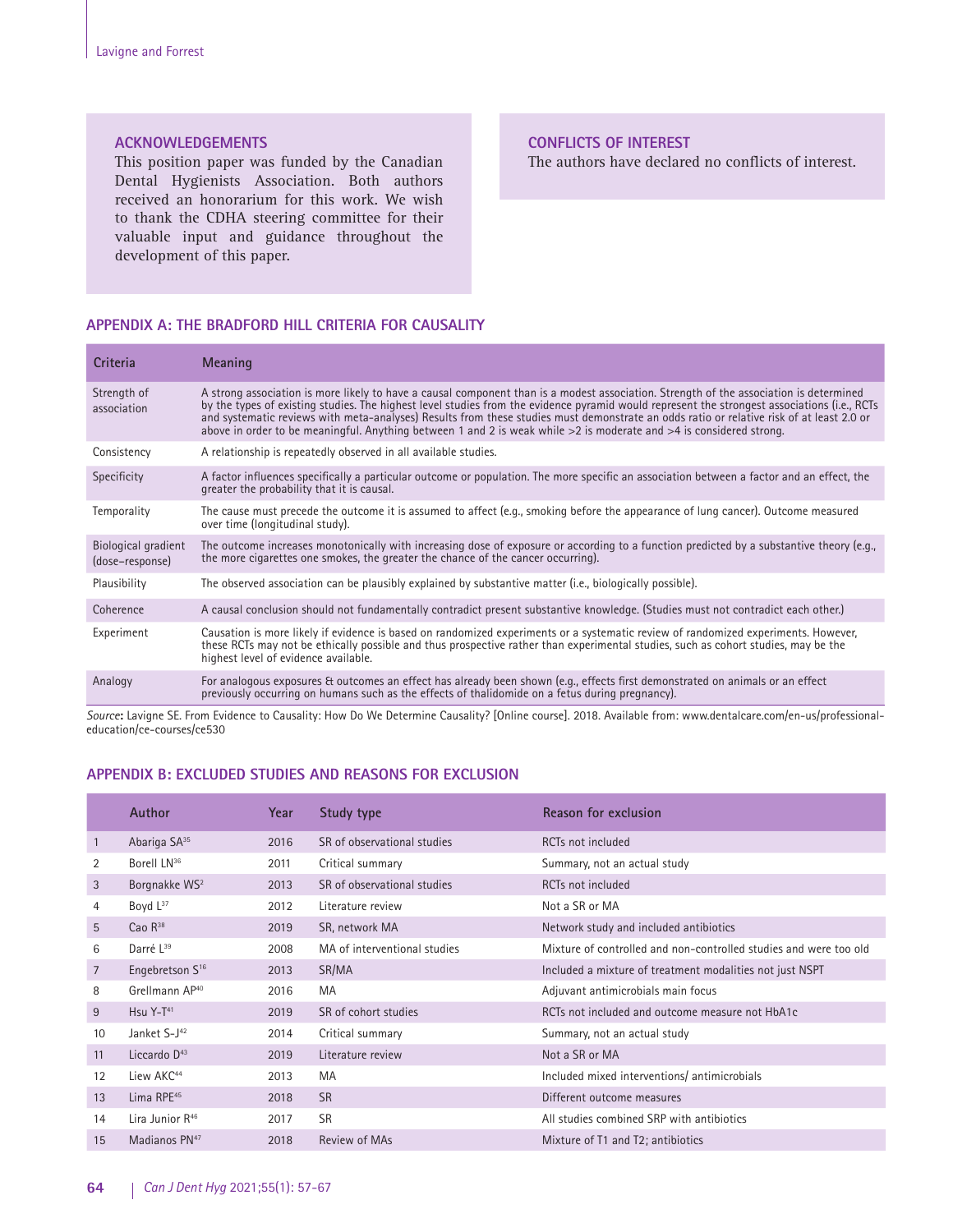#### **APPENDIX B: continued**

|    | <b>Author</b>                     | Year | Study type       | Reason for exclusion                           |
|----|-----------------------------------|------|------------------|------------------------------------------------|
| 16 | Mauri-Obradors E <sup>48</sup>    | 2013 | <b>SR</b>        | Mixture of non-RCTs and RCTs                   |
| 17 | Rodriguez-Medina CR <sup>49</sup> | 2015 | Critical summary | Summary, not an actual study                   |
| 18 | Mizuno H <sup>50</sup>            | 2017 | <b>RCT</b>       | Not a SR or MA                                 |
| 19 | Papageorgiou SN <sup>51</sup>     | 2015 | SR/MA            | Obesity, not diabetes                          |
| 20 | Rovai ES <sup>52</sup>            | 2016 | <b>SR</b>        | Local antimicrobials not SRP                   |
| 21 | Santos CMML <sup>53</sup>         | 2015 | <b>SR</b>        | Included antibiotics                           |
| 22 | Souto MLS <sup>54</sup>           | 2018 | SR/MA            | Main intervention antibiotics                  |
| 23 | $Sun Q^{55}$                      | 2014 | MA of RCTs       | Included antimicrobials                        |
| 24 | Taylor G <sup>56</sup>            | 2007 | Critical summary | Summary, not an actual study                   |
| 25 | Torumtay G <sup>57</sup>          | 2016 | <b>RCT</b>       | Not a SR or MA                                 |
| 26 | Teeuw WJ <sup>17</sup>            | 2010 | SR/MA            | Included studies older than 2007 & antibiotics |
| 27 | Teeuw WJ <sup>58</sup>            | 2014 | SR/MA            | N/A unrelated topic                            |
| 28 | Teshome A <sup>59</sup>           | 2017 | SR/MA            | Included antibiotics                           |
| 29 | Wang $X^{60}$                     | 2014 | SR/MA            | Mixture of T1 and T2; antibiotics              |
| 30 | Wang T-F <sup>18</sup>            | 2014 | MA               | Compared SRP with SRP with Doxy                |
| 31 | D'Aiuto F <sup>61</sup>           | 2017 | Review           | Evidence summary                               |

#### **REFERENCES**

- 1. Public Health Agency of Canada (PHAC). *Diabetes in Canada: Highlights from the Canadian Chronic Disease Surveillance System*. Cat.: HP35-94/2017E-PDF | ISBN: 978-0-660-23635-3 | Pub.: 170260
- 2. Borgnakke WS, Ylöstalo PV, Taylor GW, Genco RJ. Effect of periodontal disease on diabetes: Systematic review of epidemiological observational evidence. *J Periodontol.* 2013;84(4 Suppl.):S135–S152.
- 3. Caton JG, Armitage G, Berglundh T, Chapple ILC, Jepsen S, Kornman KS, et al. A new classification scheme for periodontal and peri-implant diseases and conditions—Introduction and key changes from the 1999 classification. *J Periodontol*. 2018;89(Suppl 1):S1–S8.
- 4. Tonetti MS, Greenwell H, Kornman KS. Staging and grading of periodontitis: Framework and proposal of a new classification and case definition. *J Periodontol.* 2018;89(Suppl 1):S159–S172.
- 5. Genco RJ, Graziani F, Hasturk H. Effects of periodontal disease on glycemic control, complications, and incidence of diabetes mellitus*. Periodontology 2000.* 2020;83:59–65.
- 6. Winning L, Linden GJ. Periodontitis and systemic disease: Association or causality? *Curr Oral Health Rep.* 2017;4:1–7.
- 7. Taylor GW. Bidirectional interrelationships between diabetes and periodontal diseases: an epidemiological perspective. *Ann Periodontol.* 2001;6(1):99–112.
- 8. Borgnakke WS. IDF Diabetes Atlas: Diabetes and oral health—A two-way relationship of clinical importance. *Diabetes Res Clin Pract*. 2019;157:107839.
- 9. Linden GJ, Herzberg MC, Working Grp 4 Joint EFPAAPPW. Periodontitis and systemic diseases: A record of discussions of working group 4 of the Joint EFP/AAP Workshop on Periodontitis and Systemic Diseases. *J Clin Periodontol.* 2013;40:S20–S23.
- 10. Lux J. Review of the oral disease–systemic disease link. Part 1: Heart disease, diabetes. *Can J Dent Hyg.* 2006;40(6):288–302.
- 11. Lavigne SE, Forrest JL. An umbrella review of systematic reviews of the evidence of a causal relationship between periodontal disease and cardiovascular diseases: Position paper from the Canadian Dental Hygienists Association. *Can J Dent Hyg.* 2020;54(1):32–41.
- 12. Lavigne SE, Forrest JL. An umbrella review of systematic reviews of the evidence of a causal relationship between periodontal disease and adverse pregnancy outcomes: Position paper from the Canadian Dental Hygienists Association. *Can J Dent Hyg.* 2020;54(2):92–100.
- 13. Lavigne SE, Forrest JL. An umbrella review of systematic reviews of the state of the evidence of a causal relationship between periodontal microbes and respiratory diseases: Position paper from the Canadian Dental Hygienists Association. *Can J Dent Hyg.* 2020;54(3):144–55.
- 14. Hill AB. The environment and disease: Association or causation? *Proc Royal Soc Med.* 1965;58:295–300.
- 15. Simpson TC, Weldon JC, Worthington HV, Needleman I, Wild SH, Moles DR, et al. Treatment of periodontal disease for glycaemic control in people with diabetes mellitus (Review). *Cochrane Database Syst Rev.* 2015;11:Art.No. CD004714.
- 16. Engebretson S, Kocher T. Evidence that periodontal treatment improves diabetes outcomes: a systematic review and metaanalysis. *J Clin Periodontol.* 2013;40(Suppl. 14):S153–S163.
- 17. Teeuw WJ, Gerdes VEA, Loos BG. Effect of periodontal treatment on glycemic control of diabetic patients. *Diabetes Care.* 2010;33(2):421–27.
- 18. Wang T-F, Jen I-A, Chou C, Lei Y-P. Effects of periodontal therapy on metabolic control in patients with type 2 diabetes mellitus and periodontal disease: A meta-analysis. *Medicine (Baltimore).*  2014;93(28):e292.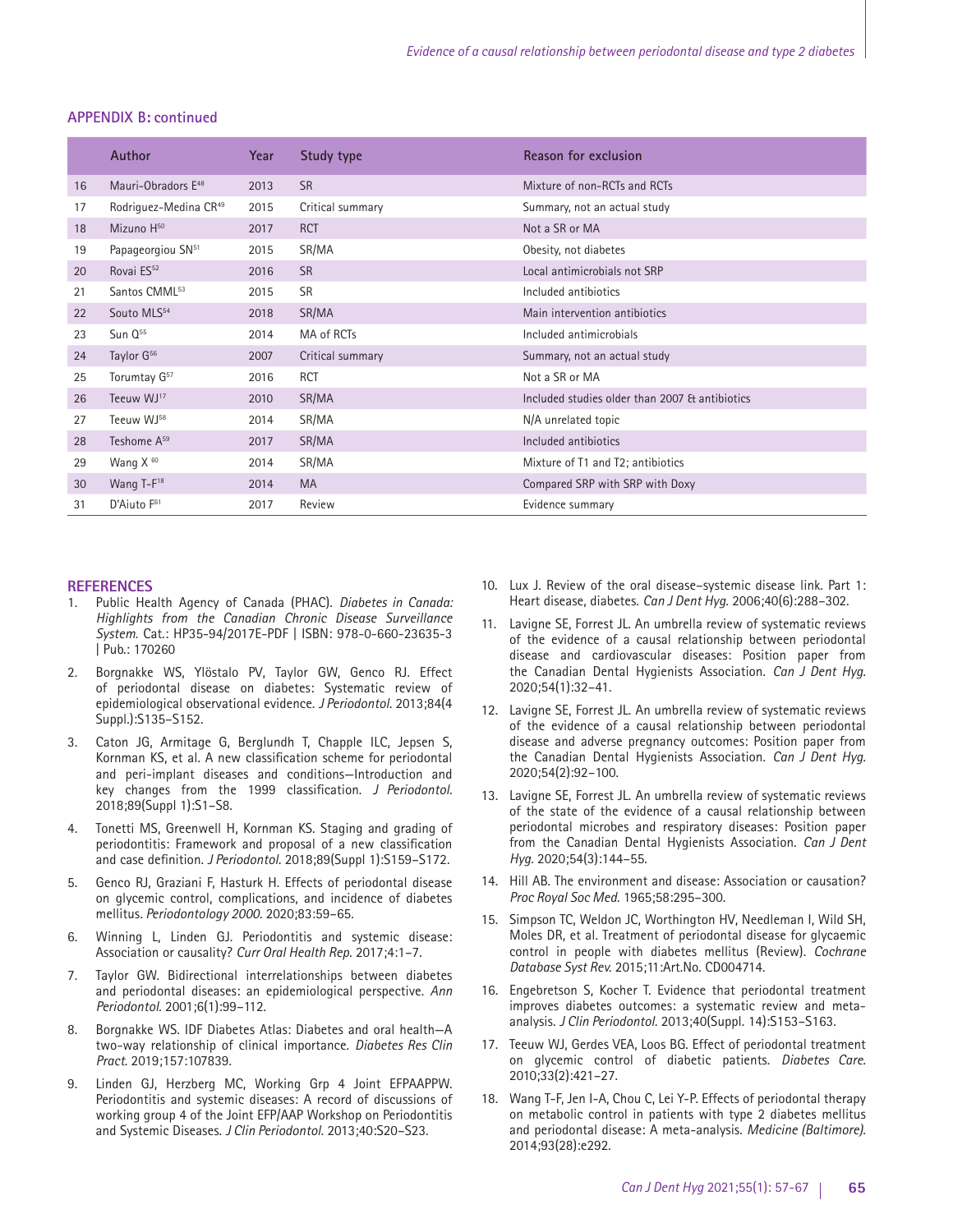- 19. Corbella S, Francetti L, Taschieri S, De Siena F, Del Fabbro M. Effect of periodontal treatment on glycemic control of patients with diabetes: A systematic review and meta-analysis. *J Diabetes Invest.* 2013;4(5):502–509.
- 20. McInnes MDF, Moher D, Thombs BD, McGrath TA, Bossuyt PM, The PRISMA-DTA Group. Preferred reporting items for a systematic review and meta-analysis of diagnostic test accuracy studies: The PRISMA-DTA statement. JAMA. 2018;319(4):388–96. doi: 10.1001/jama.2017.19163.
- 21. Jain A, Gupta J, Bansal D, Sood S, Gupta S, Jain A. Effect of scaling and root planing as monotherapy on glycemic control in patients of type 2 diabetes with chronic periodontitis: A systematic review and meta-analysis. *J Indian Soc Periodontol.* 2019;23(4):303–310.
- 22. Li Q, Hao S, Fang J, Xie J, Kong X-H, Yang J-X. Effect of nonsurgical periodontal treatment on glycemic control of patients with diabetes: A meta-analysis of randomized controlled trials. *Trials.* 2015;16:291.
- 23. Sgolastra F, Severino M, Pietropaoli D, Gatto R, Monaco A. effectiveness of periodontal treatment to improve metabolic control in patients with chronic periodontitis and type 2 diabetes: A meta-analysis of randomized clinical trials. *J Periodontol.* 2013;84(7):958–73.
- 24. Botero JE, Rodriguez C, Agudelo-Suarez. Periodontal treatment and glycaemic control in patients with diabetes and periodontitis: an umbrella review. *Aust Dent J.* 2016;61(2):134–48.
- 25. Faggion CM Jr, Cullinan MP, Atieh M. An overview of systematic reviews on the effectiveness of periodontal treatment to improve glycaemic control. *J Periodont Res.* 2016;51:716–25.
- 26. Hasuike A, Iguchi S, Suzuki D, Kawano E, Sato S. Systematic review and assessment of systematic reviews examining the effect of periodontal treatment on glycemic control in patients with diabetes. *Med Oral Patol Cir Bucal.* 2017;22(2):e167–76.
- 27. Sanz M, Ceriello A, Buysschaert M, Chapple I, Demmer RT, Graciani F, et al. Scientific evidence on the links between periodontal diseases and diabetes: Consensus report and guidelines of the joint workshop on periodontal diseases and diabetes by the International Diabetes Federation and the European Federation of Periodontology. *J Clin Periodontol.* 2018;45:138–49.
- 28. Genco RJ, Sanz M. Clinical and public health implications of periodontal and systemic diseases: An overview. *Periodontol 2000.* 2020;83:7–13.
- 29. Polak D, Saunui T, Nishimura F, Shapira L. Diabetes as a risk factor for periodontal disease—plausible mechanisms. *Periodontol 2000*. 2020;83(1):46–58.
- 30. Genco RJ, Graciani F, Hasturk H. Effects of periodontal disease on glycemic control, complications, and incidence of diabetes mellitus. *Periodontol 2000.* 2020;83:59–65.
- 31. Lakschevitz F, Aboodi G, Tenenbaum H, Glogauer M. Diabetes and periodontal diseases: Interplay and links. *Curr Diabetes Rev.* 2011;7:433–39.
- 32. Engebretson SP, Hyman LG, Michalowicz BS, Schoenfeld ER, Gelato MC, Hou W, et al. The effect of non-surgical periodontal therapy on hemoglobin A1c levels in persons with type 2 diabetes and chronic periodontitis: A randomized controlled trial. JAMA*.*  2013;310(23):2523–532.
- 33. Borgnakke WS, Chapple ILC, Genco RJ, Armitage G, Bartold PM, et al. The multi-center randomized controlled trial (RTC) published by the *Journal of the American Medical Association* (JAMA) on the effect of periodontal therapy on glycated hemoglobin (HbA1c) has fundamental problems. *J Evid Base Dent Pract.* 2014;14:127–32.
- 34. Genco RJ, Borgnakke WS. Diabetes as a potential risk for periodontitis: association studies. *Periodontol 2000.* 2020;83(1):40–45.

# **Excluded studies**

- 35. Abariga SA, Whitcomb BW. Periodontitis and gestational diabetes mellitus: A systematic review and meta-analysis of observational studies. *BMC Pregnancy Childbirth.* 2916;16(1):344.
- 36. Borell LN, Joseph SP. Periodontal treatment may control glycemic status among diabetic patients. *J Evid Base Dent Pract.* 2011;11:92–94.
- 37. Boyd L, Giblin L, Chadbourne D. Bidirectional relationship between diabetes mellitus and periodontal disease: state of the evidence. *Can J Dent Hyg.* 2012;46(2):93–102.
- 38. Cao R, Li Q, Wu Q, Yao M, Chen Y, Zhou H. Effect of non-surgical periodontal therapy on glycemic control of type 2 diabetes mellitus: a systematic review and Bayesian network metaanalysis. *BMC Oral Health.* 2019;19:176.
- Darré L, Vergnes J-N, Gourdy P, Sixou M. Efficacy of periodontal treatment on glycaemic control in diabetic patients: A meta-analysis of interventional studies. *Diabetes Metab.* 2008;34:497–506.
- 40. Grellmann AP, Sfreddo CS, Maier J, Lenzi TL, Zanatta FB. Systemic antimicrobials adjuvant to periodontal therapy in diabetic subjects: a meta-analysis. *J Clin Periodontol.* 2016;43:250–60.
- 41. Hsu Y-T, Nair M, Angelov N, Lalla E, Lee C-T. Impact of diabetes on clinical periodontal outcomes following non-surgical periodontal therapy. *J Clin Periodontol.* 2019;46:206–217.
- 42. Janket S-J. Scaling and root planing (SRP) may improve glycemic control and lipid profile in patients with chronic periodontitis (CP) and type 2 diabetes (DM2) in a specific subgroup: A metaanalysis of randomized clinical trials. *J Evid Base Dent Pract.* 2014;14:31–33.
- 43. Liccardo D, Cannavo A, Spagnuolo G, Ferrara N, Cittadini A, Rengo C, Rengo G. Periodontal disease: A risk factor for diabetes and cardiovascular disease. *Int J Mol Sci.* 2019;20:1414.
- 44. Liew AKC, Punnanithinont N, Lee Y-C, Yang J. Effect of nonsurgical periodontal treatment on HbA1c: A meta-analysis of randomized controlled trials. *Aust Dent J.* 2013;58:350–57.
- 45. Lima RPE, Belém FV, Guimarães Abreu L, Cunha FA, Cota LOM, Eustáquio da Costa J, Oliveira Costa F. Effect of periodontal therapy on serum levels of IL-6 in type 2 diabetics: A systematic review. *Int J Periodontics Restorative Dent.* 2019;39(1):e1–e10.
- 46. Lira Junior R, Santos CMML, Oliveira BH, Fischer RG, Santos APP. Effects on HbA1c in diabetic patients of adjunctive use of systemic antibiotics in nonsurgical periodontal treatment: A systematic review. *J Dent*. 2017;66:1–7.
- 47. Madianos PN, Koromantzos. An update of the evidence on the potential impact of periodontal therapy on diabetes outcomes. *J Clin Periodontol.* 2018;45:188–95.